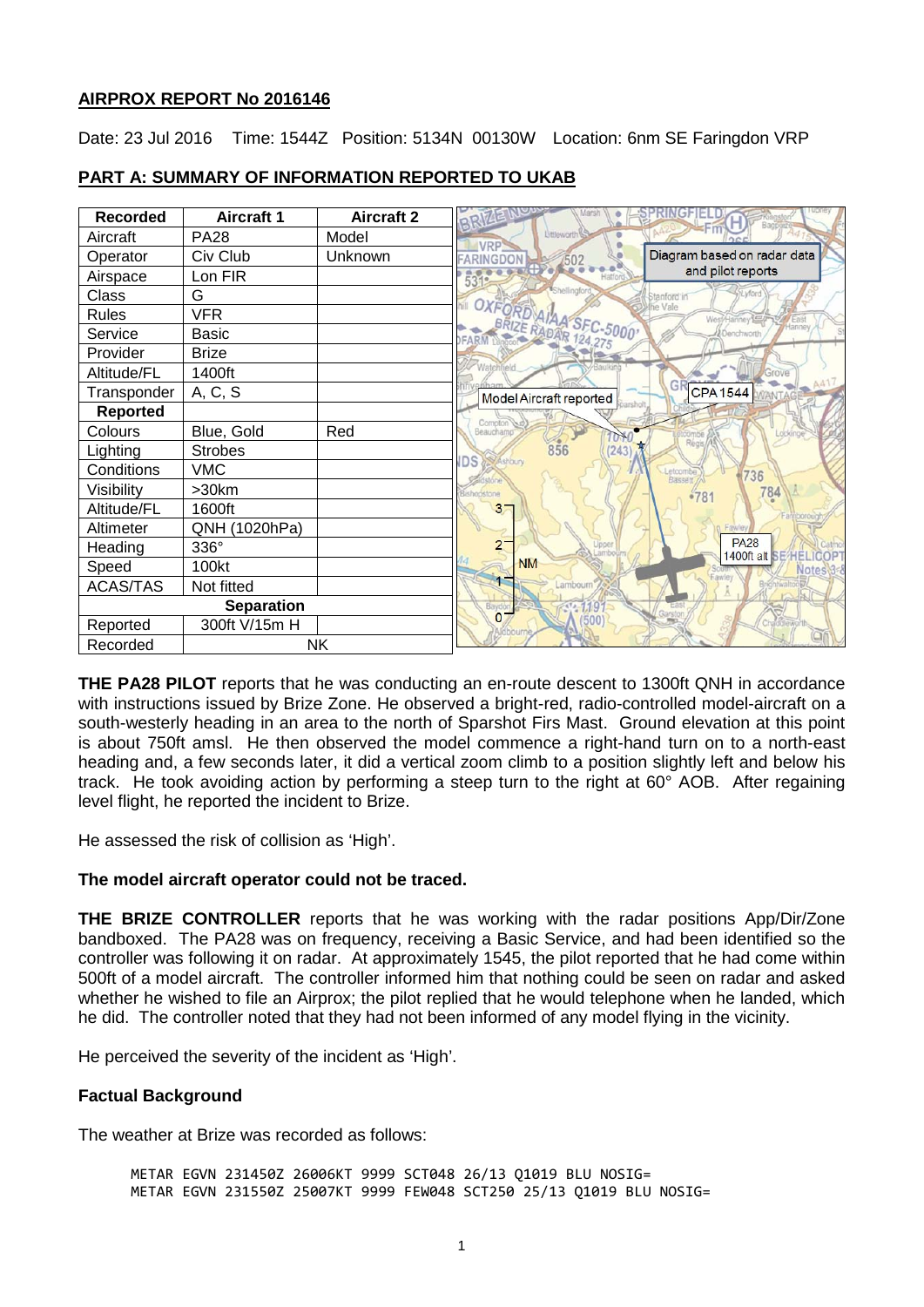| <b>From</b>       | To                | <b>Speech Transcription</b>                                                                 | <b>Time</b> |
|-------------------|-------------------|---------------------------------------------------------------------------------------------|-------------|
| <b>PA28</b>       | <b>Brize Zone</b> | {PA28 c/s} just uh had a uh model aircraft come closer than five<br>hundred feet towards me | 15:44:02    |
| <b>Brize Zone</b> | <b>PA28</b>       | {PA28 c/s} nothing seen on radar is that still in your current vicinity                     | 15:44:11    |
| <b>PA28</b>       | Brize Zone        | Yes about 15 seconds ago                                                                    | 15:44:17    |
| <b>Brize Zone</b> | <b>PA28</b>       | Ah roger nothing seen on radar                                                              | 15:44:20    |

Portions of the tape transcripts between Brize Norton ATC and the PA28 are below:

## **Analysis and Investigation**

### **Military ATM**

The pilots report indicates a red model aircraft being flown in the vicinity of the Faringdon VRP at approximately 750ft amsl. The controllers report indicates no awareness of model aircraft activity in the area. The NATS radar replay shows no contacts in the immediate vicinity at the time of the Airprox. The PA28 was under a Basic Service inbound to Brize Norton and the controller reported nothing observed on radar. The controller would have been unable to pass Traffic Information on the model aircraft as they were unaware of the model flying and had not been made aware of such activity from other sources.

## **UKAB Secretariat**

There are no specific ANO regulations regarding minimum separation of drones (including model aircraft) from people, vessels, vehicles or structures for drones, or model aircraft, up to 20kg that are not fitted with surveillance or data acquisition systems [i.e. without cameras] other than if flown using FPV (with a maximum weight of 3.5kg) when 50m [164ft] is the minimum distance (or 30m [98ft] when taking off or landing), or 150m [492ft] from any congested area or open-air assembly. For all drones or model aircraft up to 20kg that are fitted with surveillance and data acquisition systems [i.e. with cameras] the minimum separation distances are 50m [164ft] (or 30m [98ft] when taking off or landing) from people or objects that are 'not under the control of the person in charge' (i.e. third parties), or 150m [492ft] from any congested area or open-air assembly. Notwithstanding, CAP1202 advice is to never fly any drone or model aircraft within 50m [164ft] of a person, vehicle or building.

Neither are there any specific ANO regulations limiting the maximum height for the operation of drones (or model aircraft) that weigh 7kg or less other than if flown using FPV (with a maximum weight of 3.5kg) when 1000ft is the maximum height. Drones (and model aircraft) weighing between 7kg and 20kg are limited to 400ft unless in accordance with airspace requirements. Notwithstanding, there remains a requirement to maintain direct, unaided visual contact with the aircraft sufficient to monitor its flight path in relation to other aircraft, persons, vehicles, vessels and structures for the purpose of avoiding collisions. CAP 722 gives guidance that, within the UK, visual line of sight (VLOS) operations are normally accepted to mean a maximum distance of 500m [1640ft] horizontally and 400ft [122m] vertically from the Remote Pilot.

Specifically, the Air Navigation Order 2009 (as amended), states:

Article  $138^1$  $138^1$ :

A person must not recklessly or negligently cause or permit an aircraft to endanger any person or property.

<span id="page-1-0"></span><sup>1</sup> Article 253 of the ANO details which Articles apply to small unmanned aircraft. Article 255 defines 'small unmanned aircraft'. The ANO is available to view at [http://www.legislation.gov.uk.](http://www.legislation.gov.uk/)